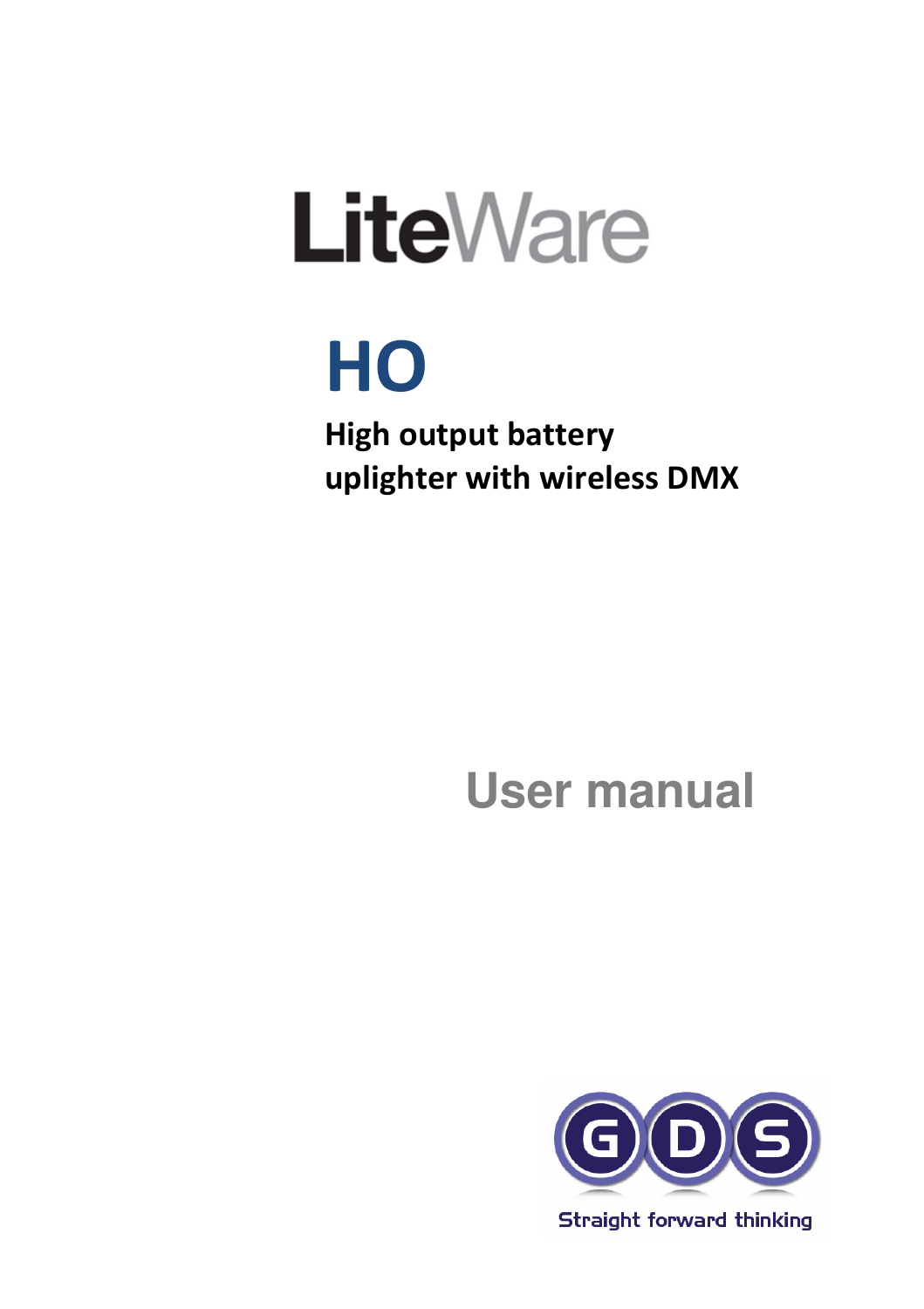Manufactured in the UK by Global Design Solutions Web www.gds.uk.com Email info@gds.uk.com Tel +44 (0)117 325 0063

#### Patent information

LiteWare charging apparatus: UK Patent No. GB2473474B · US LiteWare charging apparatus: Pat. pending US12/598,330 · LiteWare V2: Pat. pending GB1103835.3 · Lighting apparatus: Pat. pending GB1107353.3 · LiteWare: EU Reg'd Design 001600362-0001 · LiteWare Charger Case: EU Reg'd Design 001774555-0001 · LiteWare US Pat. USD616,579.

#### Firmware versions

This manual refers to features available in firmware version 2.56. This firmware version is valid from: 1 November 2011. The firmware can be upgraded in LiteWare HO and Satellite units with a serial number higher than 3651, using a GDS wireless firmware updater unit (please contact your GDS International Sales Manager for enquiries regarding this device). LiteWare units with a serial number lower than 3651 cannot be upgraded due to incompatible hardware. User manuals for older firmware versions are available on the GDS website.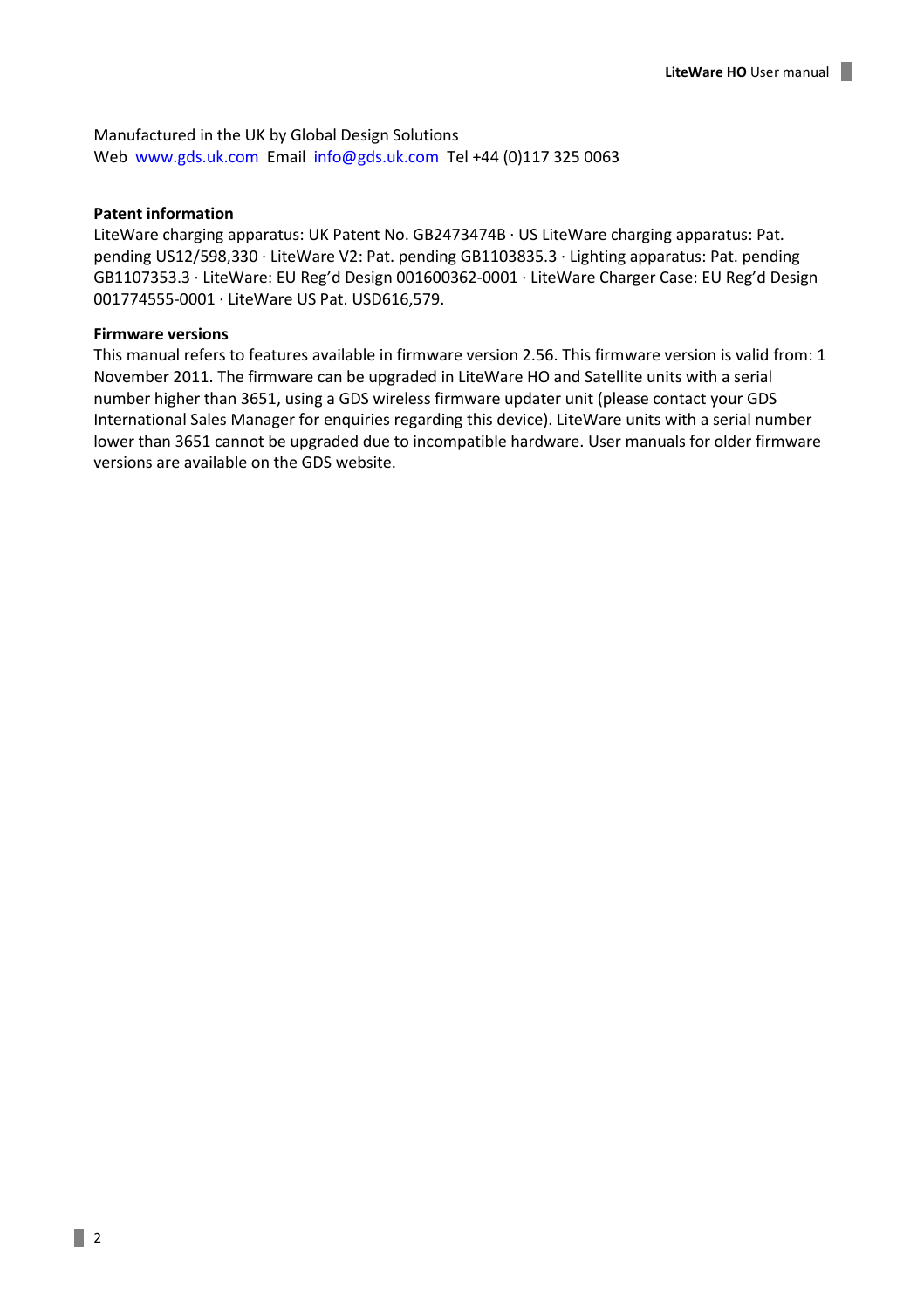## **Contents**

| <b>CHAPTER 1</b> |  |
|------------------|--|
|                  |  |
|                  |  |
|                  |  |
|                  |  |
| <b>CHAPTER 2</b> |  |
|                  |  |
|                  |  |
|                  |  |
|                  |  |
| <b>CHAPTER 3</b> |  |
|                  |  |
|                  |  |
|                  |  |
|                  |  |
|                  |  |
|                  |  |
|                  |  |
|                  |  |
|                  |  |
|                  |  |
|                  |  |
| <b>CHAPTER 4</b> |  |

<u> 1989 - Jan James James James James James James James James James James James James James James James James J</u>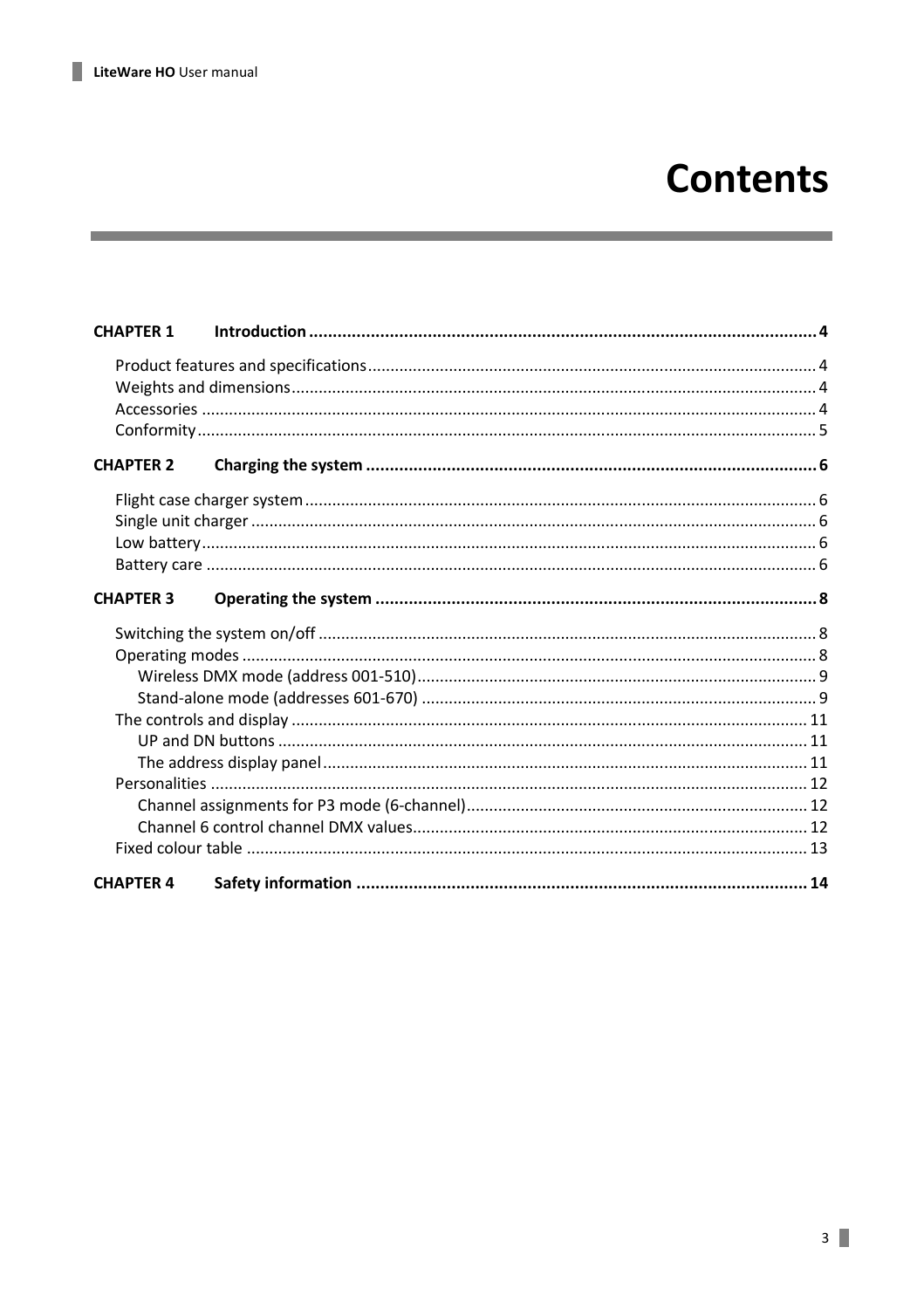## CHAPTER 1 Introduction

LiteWare HO with wireless DMX is a stand-alone light source. The unit can be controlled by DMX transmitted wirelessly and in stand-alone operation using 50 preset colours and 20 preset fade and snap sequences.

#### Product features and specifications

- Full RGB with 16-bit dimming curve
- W-DMX (standard), and Lumen Radio (optional)
- Standard 14 hour runtime from fully charged battery (charging cycle 6 hours)
- 80 W RGB LED emitter
- Lumen output RGB 1650 lm in calibrated mode, personalities zero and one
- Lumen output RGB 1800 lm in un-calibrated mode, personalities two and three
- Lens beam angle options available 19, 24, 37 degrees when ordering as done at manufacture
- 50 preset colours, two-thirds Lee and Rosco colour swatch
- 20 preset colour snaps/fades
- Un-calibrated option for more user flexibility and higher output (see above)
- Six-channel control option with master fade and preset recall
- Finished in mirrored stainless steel to blend in with any surrounding
- Integral rugged aerial design
- IP45 interior/exterior use
- Weatherproof design
- Available singularly or in flight cases with inbuilt charging
- Kensington Security lock ready
- Easily upgradable firmware on all models
- Low heat
- No cables
- No 230 Volt
- Made in UK

### Weights and dimensions

| Part                | Weight, kg | Dimensions, cm                                        |
|---------------------|------------|-------------------------------------------------------|
| Battery base unit   | 13.2       | Height: 35, Depth: 18, Width: 18                      |
| Flight case (empty) | 50.7       | Length: 79, Width: 50, Height: 75 (including wheels). |

#### **Accessories**

Six-way charging case; four-way charging case; grindle cap.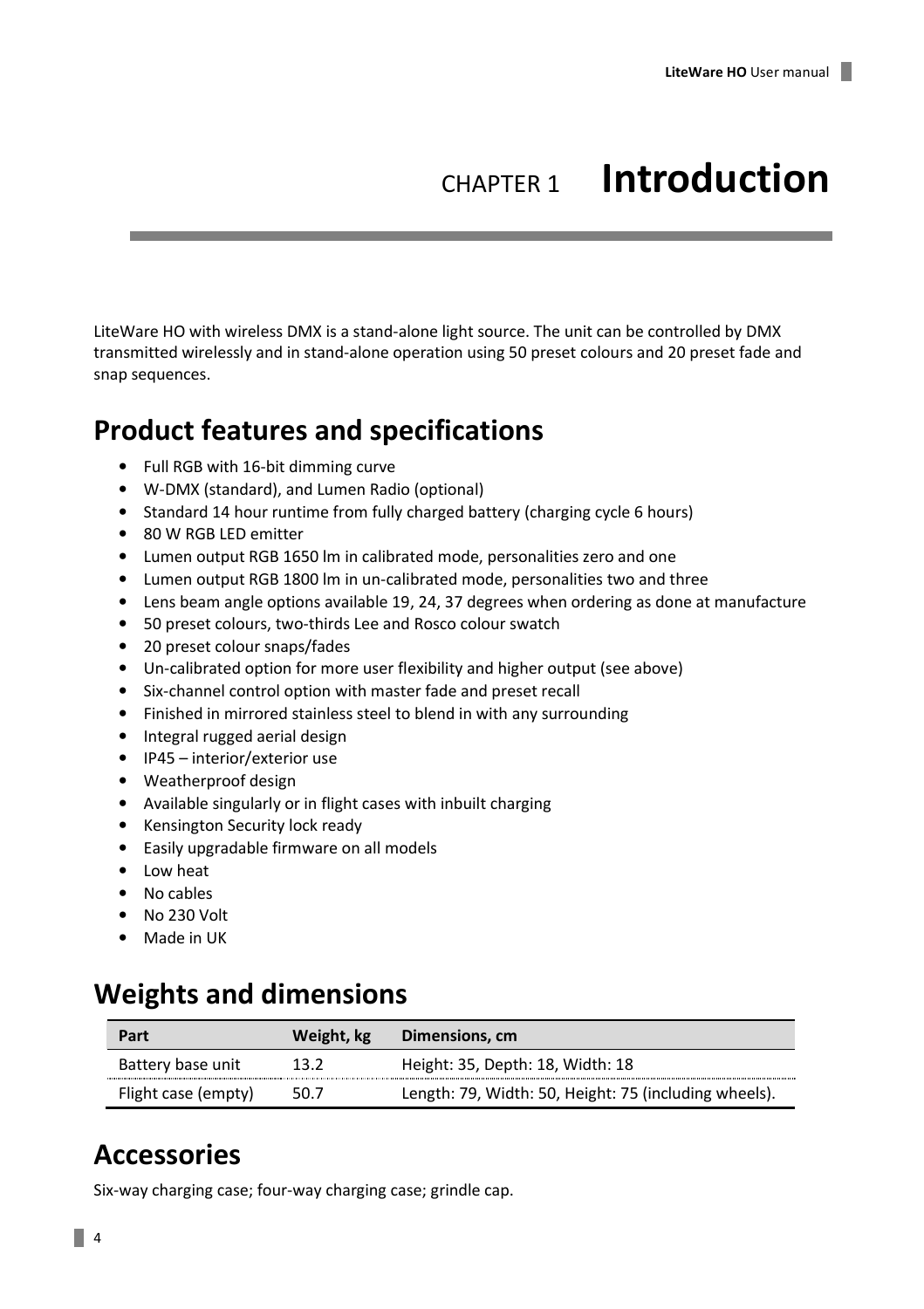## **Conformity**

LiteWare HO conforms to the following standards:

EN 61000-6-3: Light Industrial Emissions EN 61000-4-2: Heavy Industrial Immunity

Further information can be obtained from **technical@gds.uk.com** 

 $C<sub>f</sub>$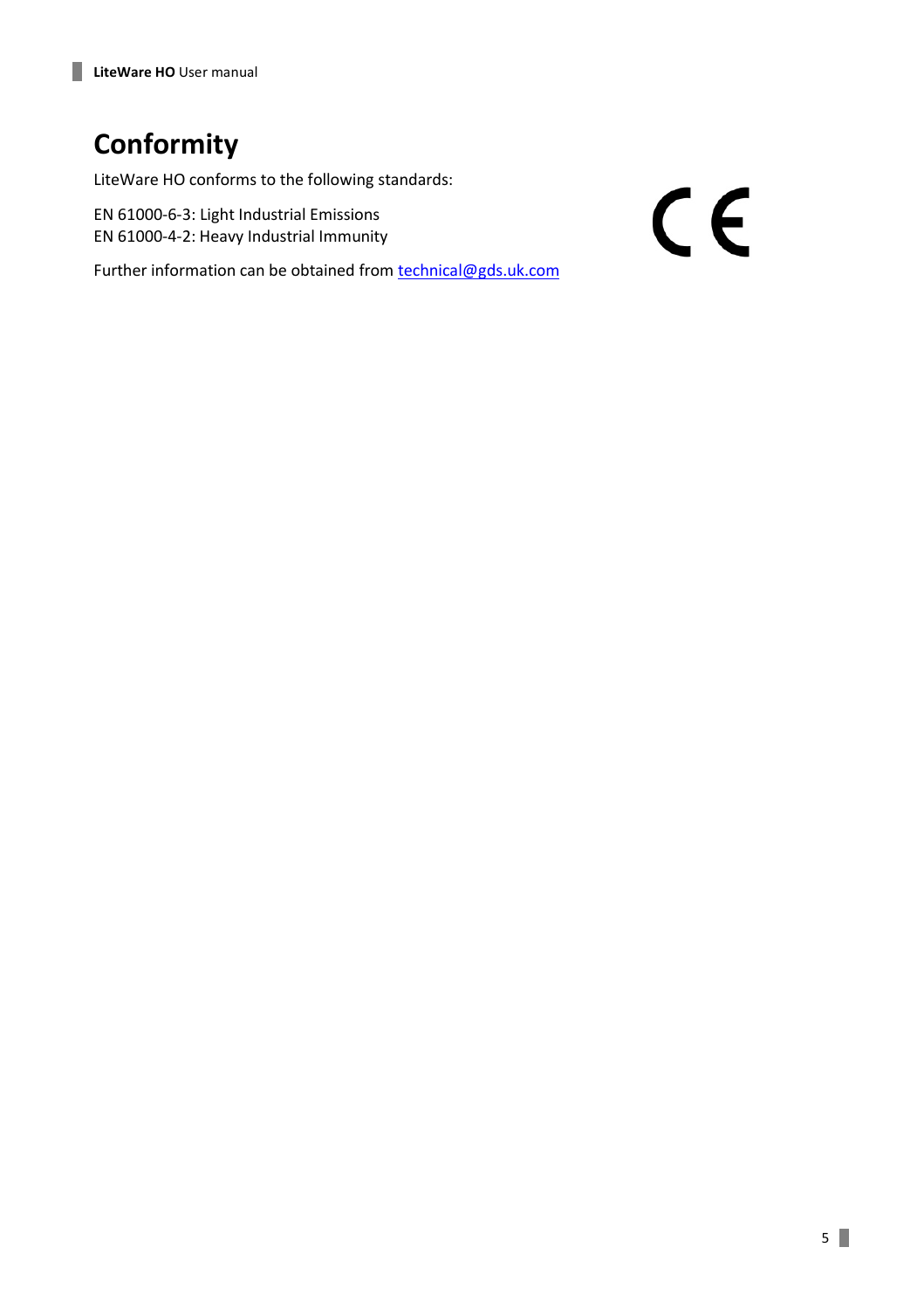## CHAPTER 2 Charging the system

There are two charging methods available for LiteWare HO.

- flight case charger system
- single unit charger

Both charger options are designed specifically for LiteWare HO. Please DO NOT use any other charging system as this can damage the battery base unit. The charging cycle is approximately 8 hours.

#### Flight case charger system

- 1 Ensure that the flight case is plugged into a mains supply with the supplied mains lead.
- 2 Place the LiteWare HO into the flight case. The battery base unit starts charging. During charging, the button LED is on constantly. The battery is fully charged when the button LED flashes. LiteWare HO is now ready for use.

Upon disconnecting mains power to the flight case, all charged battery base units continue to flash the button LED. This is normal. To switch this flashing button LED off, briefly lift the battery base unit out of the case and replace.

#### Single unit charger

Plug the supplied charger into the base of the battery base unit. During charging, the button LED is on constantly. The battery base unit is fully charged when the button LED flashes.

Note: If you leave the LiteWare HO connected to the single charger without the charger connected to mains power the battery will flatten.

### Low battery

When the battery voltage becomes too low, the battery base unit goes to sleep and the TOP button LED flashes every few seconds. You must recharge the battery base unit before you can use it again.

#### Battery care

The LiteWare HO uplighter contains a sealed lead-acid battery. The battery should not be left in a discharged state for long periods because this will reduce its capacity. We recommend leaving LiteWare HO on charge permanently when not in use.

Note: If you remove the battery, please observe the correct polarity upon reconnection.

The following points should help maintain the long life of your LiteWare battery: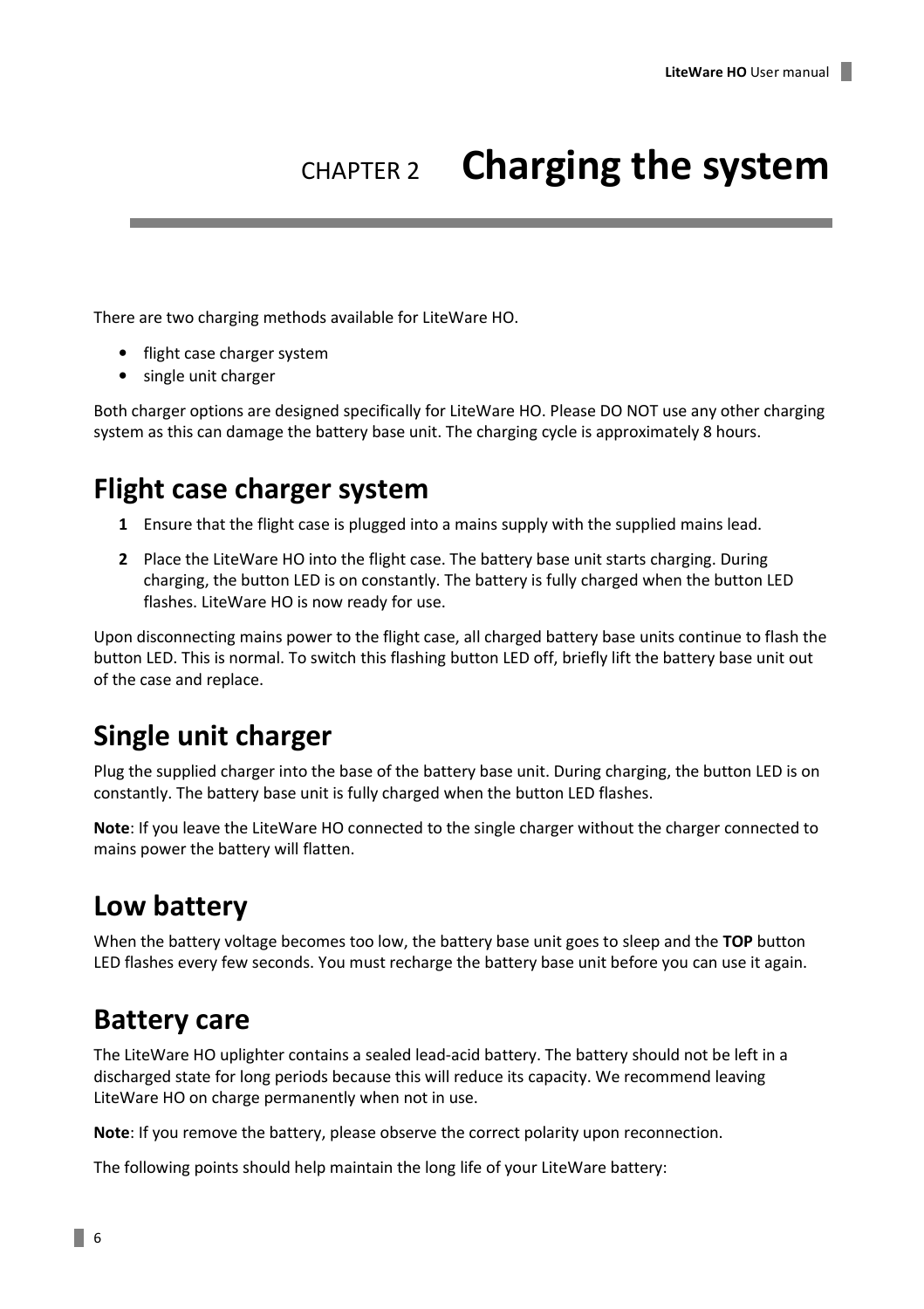- When in use, LiteWare automatically switches off when the battery voltage reaches a set lower limit. This is to avoid any deep discharge damage of the battery. It is not recommended that LiteWare batteries be left for any prolonged period in this state.
- LiteWare should always be fully re-charged as soon as possible. Once fully charged LiteWare can be stored.
- If LiteWare is to be unused for long periods, we recommend LiteWare is charged every two months to keep the batteries topped up.
- If LiteWare is stored in hotter environments (above 20 degrees), we recommend a monthly storage charge.
- From market data, the estimated number of uses in a normal environment is around 200 cycles. This may be higher if LiteWare is not run to 'turning off automatically' every time. We recommend replacing LiteWare battery every two years.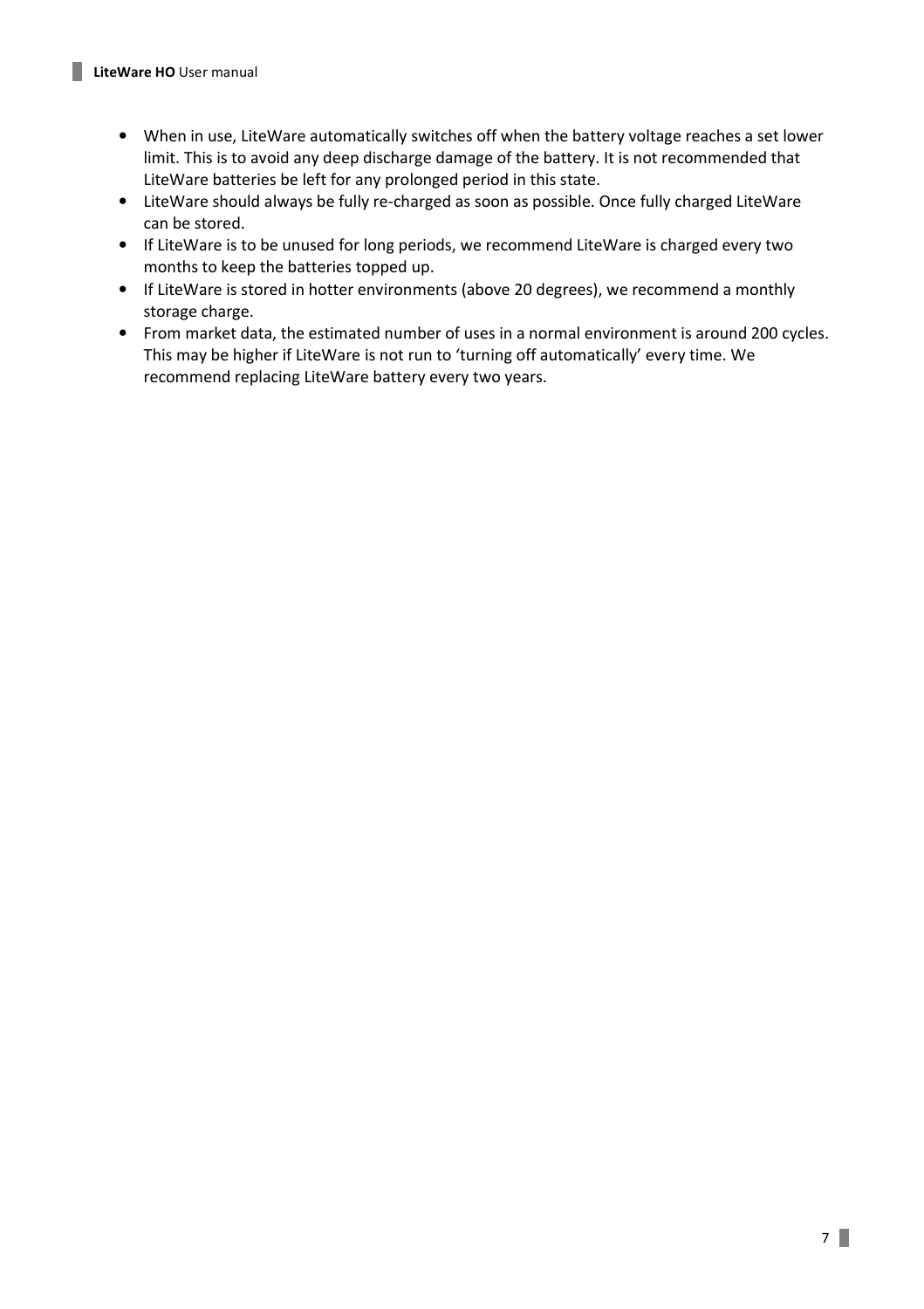## CHAPTER 3 Operating the system

This chapter describes:

- Switching the system on/off
- Operating modes (wireless and standalone)
- The controls and display
- Personalities

Full operating instructions are provided in this chapter. In addition, the bottom of the battery base unit has a label with various operational and safety information. Below is a schematic of the label:



## Switching the system on/off

Press and hold the TOP button for 1.5 seconds. The button LED switches on to show the battery base unit is on. Press and hold the TOP button again to switch off.

## Operating modes

There are two operating modes:

- Wireless DMX mode (uses addresses in range 1-512)
- Stand-alone mode (uses addresses in the range 601-670)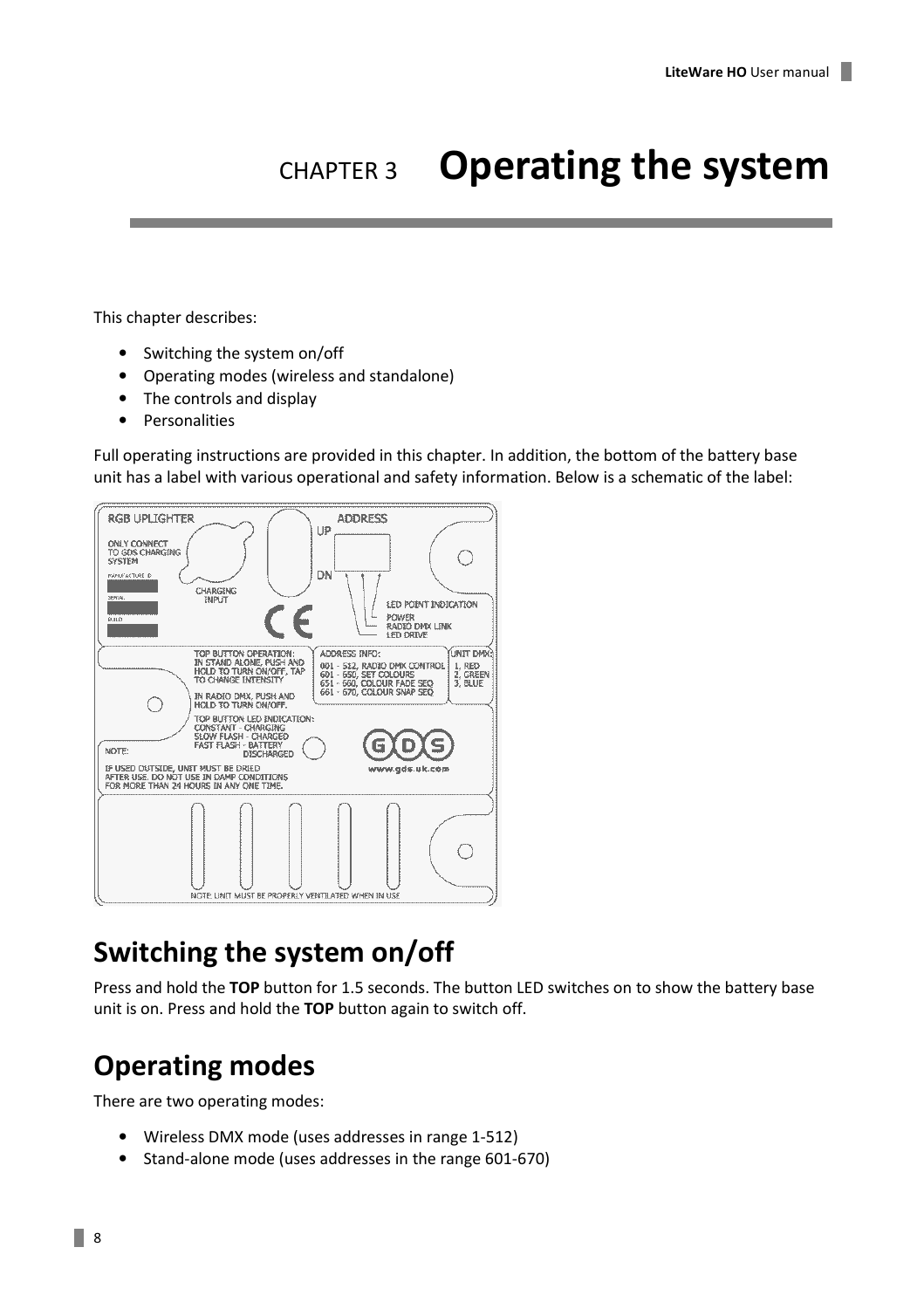Each address value corresponds to an output colour at the head. To select an address you use the UP and DN buttons, which are situated on the bottom of the battery base unit (see page 11 for instructions).

#### Wireless DMX mode (address 001-512)

Wireless DMX mode uses addresses 001-512.

Output level in wireless DMX mode is controlled by the wireless DMX controller that you use with the system; the LiteWare HO battery base unit responds to the DMX levels it receives.

In RGB mode, DMX channel allocations are as follows:

| Start address      | red level   |
|--------------------|-------------|
| Start address $+1$ | green level |
| Start address $+2$ | blue level  |

For example, if your start address (the first channel that the unit listens to) is 001, then the red level is allocated to 001, green to 002 and blue to 003.

In wireless DMX mode, the battery base unit holds the last DMX value upon loss of signal or DMX. The battery base unit stores this level when turned off so it can be resumed when it is powered back up. If the battery is disconnected these values are lost.

#### Wireless DMX linking and unlinking

The link status is shown on the LED display on the base of the battery base unit when LiteWare HO is powered on.

When the battery base unit is placed in a flight case the link status can be observed as follows:

- Battery base units flash blue three times to indicate unit is currently linked to a transmitter.
- Battery base units flash green three times to indicate unit is not linked to a transmitter.

To unlink a battery base unit, do one of the following:

- When in flight case, press top button 3 times to force unlink.
- When on and in DMX mode (address 1 512) press top button 3 times.

The DMX buffer is cleared when unlinked to prevent any confusion when the unit is re-linked.

Refer to your W-DMX transmitter user manual for further information about the linking process.

#### Stand-alone mode (addresses 601-670)

Stand-alone mode uses addresses 601-670.

To control the output level, press the TOP button briefly: each time you press the TOP button the output is dimmed by a fixed amount. There are seven output levels. When the TOP button is pressed for the seventh time, the output returns to full level.

The table below describes the address ranges available in stand-alone mode.

| Range   | What                 | <b>Description</b>                                      |
|---------|----------------------|---------------------------------------------------------|
| 601-650 | <b>Fixed colours</b> | The fixed colours are listed in 'Fixed colour table' on |
|         |                      | page 13.                                                |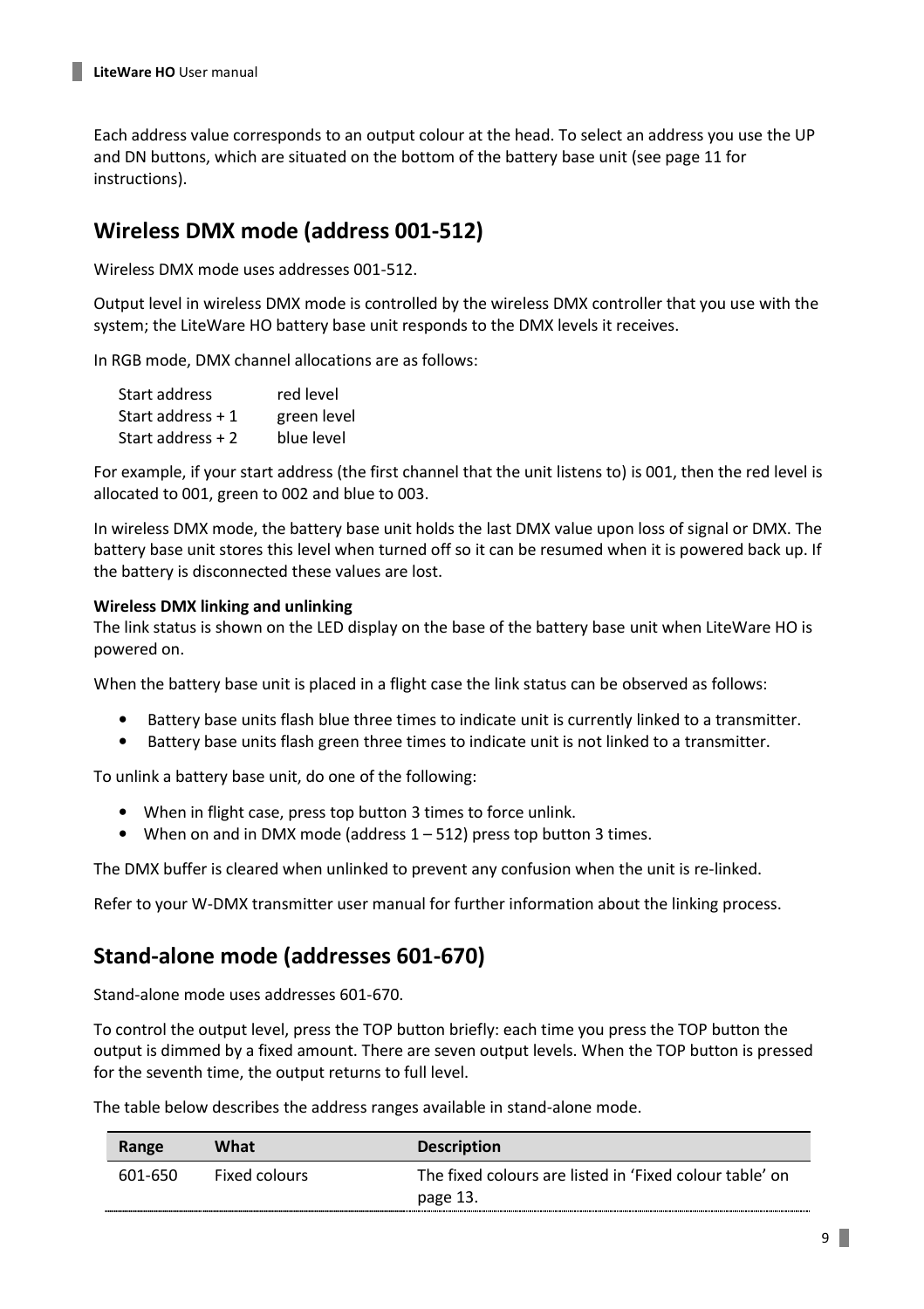| Range   | What                   | <b>Description</b>                                                                                                                                   |
|---------|------------------------|------------------------------------------------------------------------------------------------------------------------------------------------------|
| 651-655 | Colour fade sequence 1 | A sequence of pre-programmed colour fade<br>transitions using brilliant colours. The higher the<br>address value, the slower the rate of transition. |
| 656-660 | Colour fade sequence 2 | As 'Colour fade sequence 1' but using pastel colours.                                                                                                |
| 661-665 | Colour snap sequence 1 | A sequence of pre-programmed colour snaps using<br>brilliant colours. The higher the address value, the<br>slower the rate of transition.            |
| 666-670 | Colour snap sequence 2 | As 'Colour snap sequence 1' but using pastel colours.                                                                                                |

#### Run times for HO when on full white

| Percentage of<br>maximum output | <b>Number of pushes</b><br>of top button | <b>Run time</b><br>(hh:mm) |
|---------------------------------|------------------------------------------|----------------------------|
| 100                             |                                          | 7:21                       |
|                                 |                                          | 7:53                       |
|                                 |                                          | 9:58                       |
|                                 |                                          | 13:35                      |
|                                 |                                          | 17:48                      |
|                                 |                                          | 27:38<br>                  |
|                                 |                                          | 67.21                      |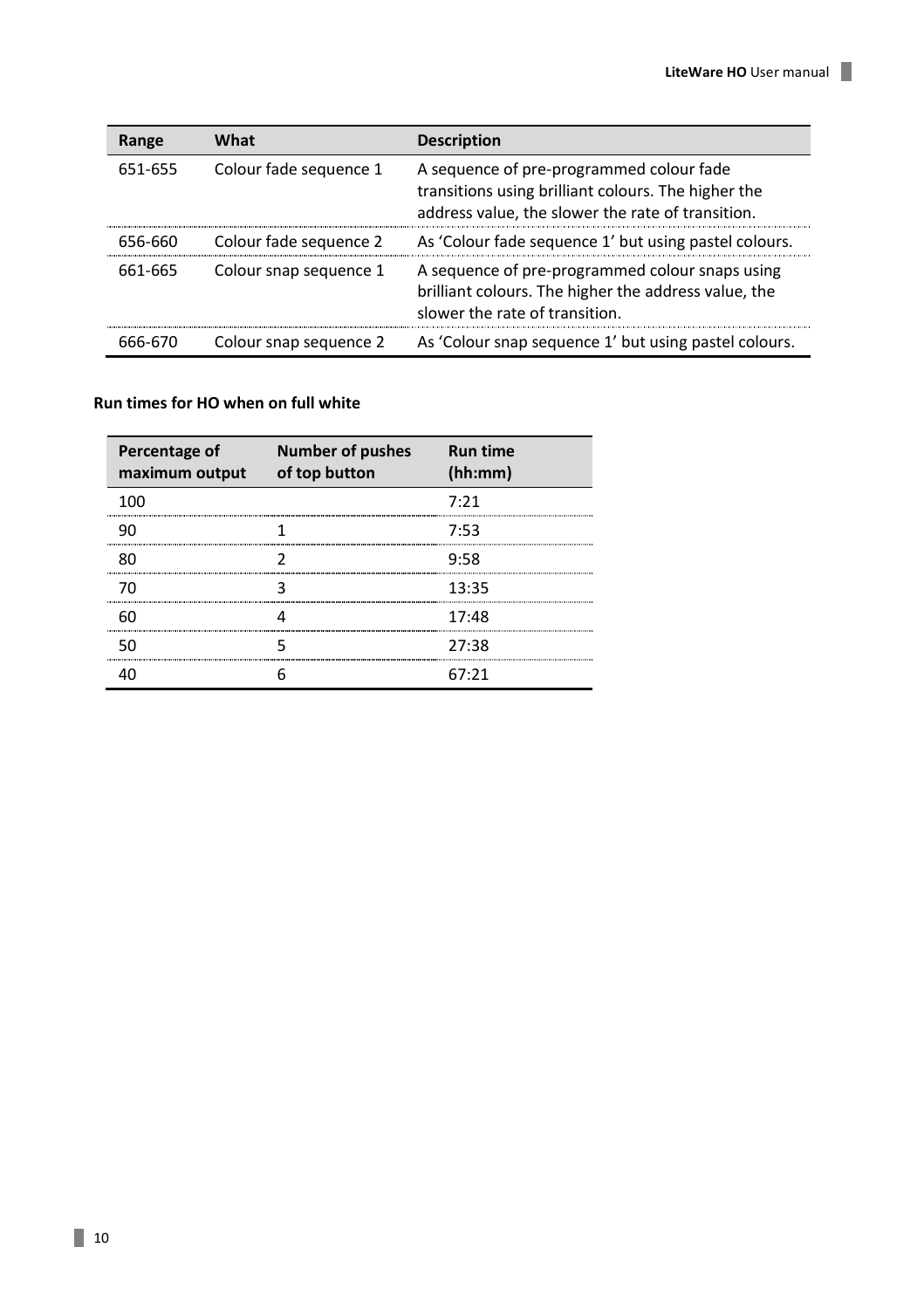#### The controls and display

On the bottom of the battery base unit are the UP and DN buttons, and the ADDRESS display panel.

#### UP and DN buttons

The UP and DN buttons are used to select an address.

| <b>Button</b> | <b>Behaviour</b>                                       |
|---------------|--------------------------------------------------------|
| UP            | Increments the address by 1.                           |
| DΝ            | Decrements the address by 1 (001 is the lowest value). |

Tip: The casing of the battery base unit is cut away at the bottom which allows these buttons to be reached even when the battery base unit is standing vertically upright.

#### Fast address searching and address boundaries

If you press and hold the UP or DN button the address changes slowly then gradually speeds up. When the end of an address range is reached (see below) the address stays at that value. To select an address in the next range, release the button then use the UP or DN button again.

Fast searching and address ranges provide an easy way to select addresses quickly. The address ranges for both wireless DMX and stand-alone modes summarised in the table below. See page 13 for detailed descriptions of the stand-alone address ranges.

| Range   | What                                      |
|---------|-------------------------------------------|
| 001-512 | Wireless DMX mode address                 |
| 601-650 | Fixed colours (stand-alone mode)          |
| 651-655 | Colour fade sequence 1 (stand-alone mode) |
| 656-660 | Colour fade sequence 2 (stand-alone mode) |
| 661-665 | Colour snap sequence 1 (stand-alone mode) |
| 666-670 | Colour snap sequence 2 (stand-alone mode) |

#### The address display panel

The address panel displays the current address. The display goes mostly blank after five seconds of button inactivity. Press either the UP or DN button to wake the unit up.

When the display goes mostly blank, there are a few small LED point indicators that show information about the state of the battery base unit. These are described in the table below.

| Indicator      | <b>Description</b>                                |
|----------------|---------------------------------------------------|
| <b>POWER</b>   | Shows whether the battery base unit is on or off. |
| RADIO DMX LINK | Shows when a radio DMX link is present.           |
| I FD DRIVF.    | Shows when a channel is 'on'.                     |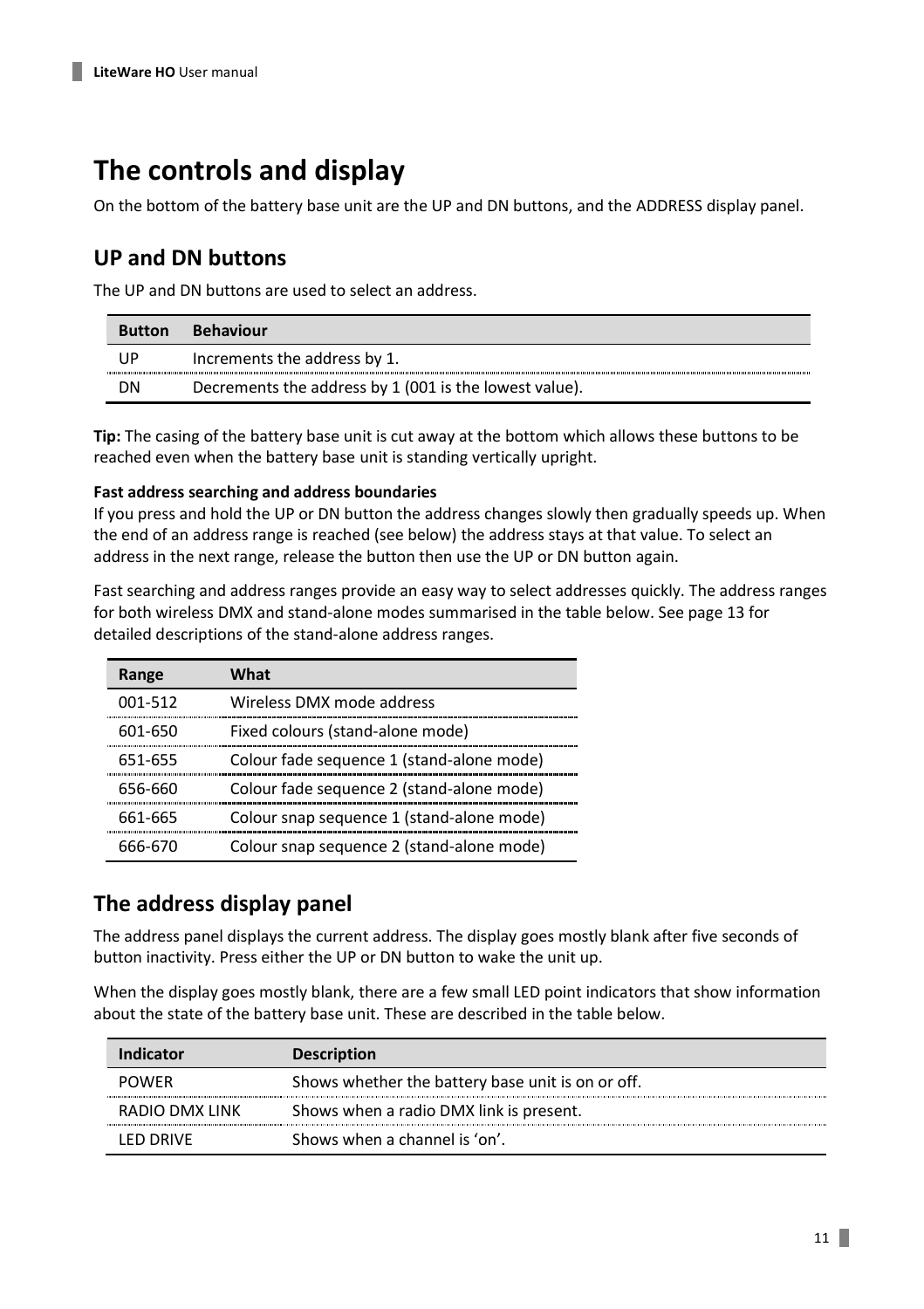#### **Personalities**

To access personalities press and hold the UP and DN buttons simultaneously until the display reads "Per". The battery base unit is now in Personality mode.

To choose a personality use the UP and DN buttons (single presses, as for selecting normal addresses). Either wait for the display timeout or press the TOP button to accept the personality.

There are four personalities available, from P0 to P3:

| Personality<br>ID | <b>Description</b>                                                  |
|-------------------|---------------------------------------------------------------------|
| PΟ                | Mimics the 'Snap Off' featured in LiteWare HO RevA.                 |
|                   | Calibrated (balanced white) 3-channel RGB control without snap off. |
|                   | Uncalibrated 3-channel RGB control without snap off.                |
|                   | 6-channel DMX mode.                                                 |

#### Channel assignments for P3 mode (6-channel)

Channel 1: Red intensity

Channel 2: Green intensity

Channel 3: Blue intensity

Channel 4: Master intensity

Channel 5: Static colour select (see 'Fixed colour table' on page 13)

Channel 6: Control channel (see 'Channel 6 control channel DMX values' below)

#### Channel 6 control channel DMX values

| <b>Function</b> | Min | Max |
|-----------------|-----|-----|
| Calibrated      |     | 10  |
| Uncalibrated    | 50  | qc  |
| Spare           | 100 | 149 |
| Spare           | 150 | 199 |
| Spare           | 200 | 255 |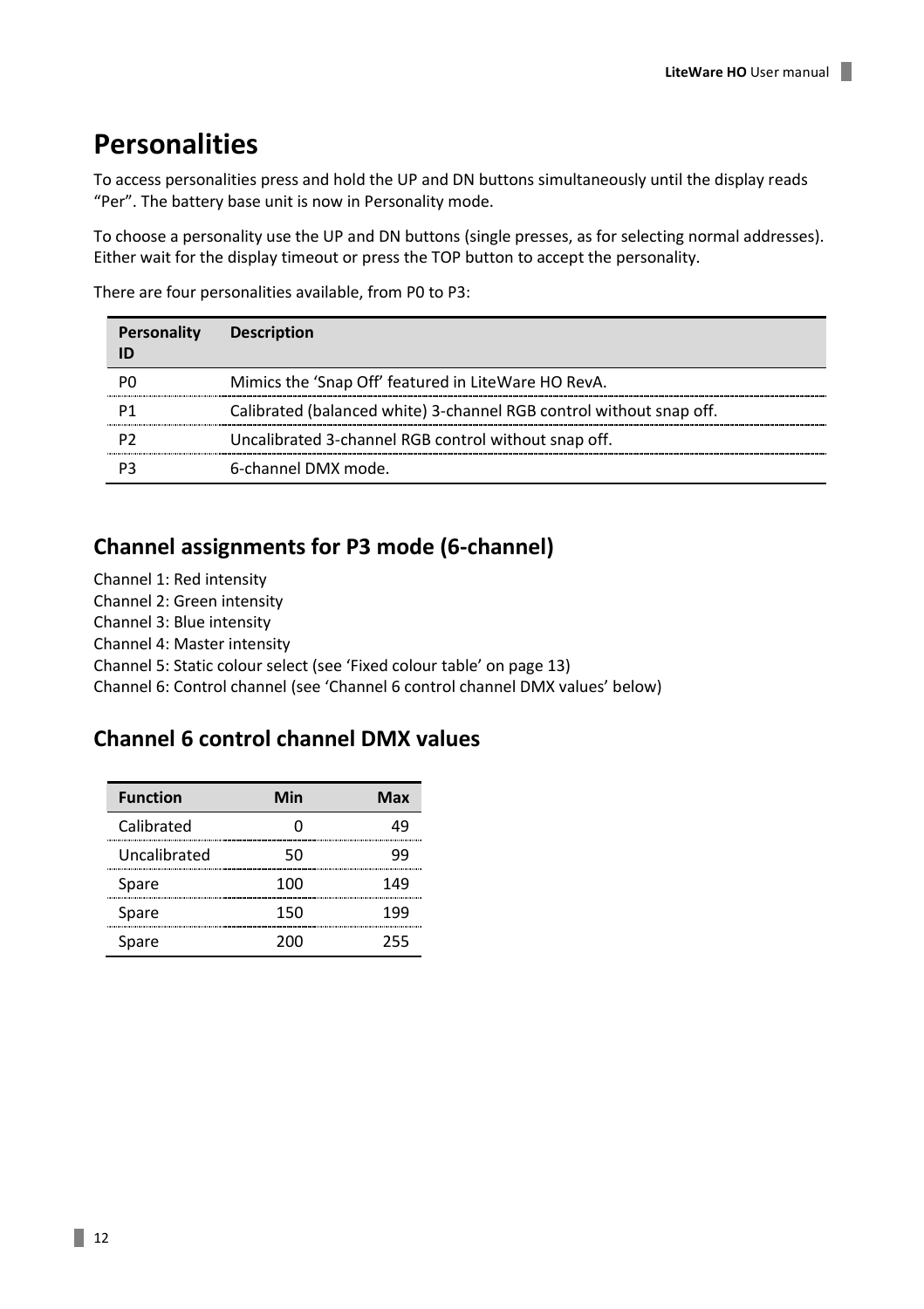## Fixed colour table

Address values and colours of the 'fixed colours' (addresses in the range 601-650):

| Address    | Colour                                   | LEE ref                   | ROSCO ref        |
|------------|------------------------------------------|---------------------------|------------------|
| 601        | RED                                      |                           |                  |
| 602        | GREEN                                    |                           |                  |
| 603        | <b>BLUE</b>                              |                           |                  |
| 604        | YELLOW                                   |                           |                  |
| 605        | <b>CYAN</b>                              |                           |                  |
| 606        | MAGENTA                                  |                           |                  |
| 607        | ORANGE                                   |                           |                  |
| 608        | GOLD                                     |                           |                  |
| 609        | <b>PINK</b>                              |                           |                  |
| 610        | <b>VIOLET</b>                            |                           |                  |
| 611        | AQUA                                     |                           |                  |
| 612        | <b>SKY BLUE</b>                          |                           |                  |
| 613        | <b>FULL WHITE</b>                        |                           |                  |
| 614        | <b>COOL WHITE</b>                        |                           |                  |
| 615        | <b>WARM WHITE</b>                        |                           |                  |
| 616        | YELLOW                                   | <b>LEE 101</b>            |                  |
| 617        | <b>STRAW</b>                             | <b>LEE 103</b>            |                  |
| 618        | ORANGE                                   | <b>LEE 105</b>            |                  |
| 619        | PRIMARY RED                              | LEE 106                   |                  |
| 620        | <u>LIGHT ROSE</u>                        |                           |                  |
| 621        | <b>DARK PINK</b>                         | LEE 107<br><b>LEE 111</b> |                  |
| 622        | MAGENTA                                  | <b>LEE 113</b>            |                  |
| 623        | <b>BLUE</b>                              | <b>LEE 115</b>            |                  |
| 624        | MED BLUE GREEN                           | <b>LEE 116</b>            |                  |
| 625        | DARK BLUE                                | <b>LEE 119</b>            |                  |
|            |                                          |                           |                  |
| 626        | BRIGHT PINK<br><b>MEDIUM BLUE</b>        | LEE 128<br><b>LEE 132</b> |                  |
| 627<br>628 | <b>GOLDEN AMBER</b>                      | <b>LEE 134</b>            |                  |
|            | DEEP GOLDEN AMBER                        | <b>LEE 135</b>            |                  |
| 629<br>630 |                                          | <b>LEE 136</b>            |                  |
| 631        | PALE LAVENDER<br><b>APRICOT</b>          | <b>LEE 147</b>            |                  |
|            |                                          |                           |                  |
| 632        | DARK LAVENDER                            | <b>LEE 180</b>            |                  |
| 633        | CHOCOLATE                                | <b>LEE 156</b>            |                  |
| 634        | <b>JUST BLUE</b><br><b>SURPRISE PINK</b> | LEE 079                   |                  |
| 635        |                                          | <b>LEE 194</b>            |                  |
| 636        | <b>SCARLET</b><br><b>SURPRISE PEACH</b>  | <b>LEE 024</b>            |                  |
| 637        |                                          | <b>LEE 017</b>            |                  |
| 638        | <b>FIRE</b>                              | <b>LEE 019</b>            |                  |
| 639        | <b>ENGLISH ROSE</b>                      | LEE 108                   |                  |
| 640        | <b>MAUVE</b>                             | <b>LEE 126</b>            |                  |
| 641        | <b>BRIGHT BLUE</b>                       | <b>LEE 141</b>            |                  |
| 642        | <b>ALICE BLUE</b>                        |                           | ROSCO 378        |
| 643        | ROSE INDIGO                              |                           | <b>ROSCO 358</b> |
| 644        | URBAN BLUE                               |                           | <b>ROSCO 081</b> |
| 645        | COOL BLUE                                |                           | <b>ROSCO 066</b> |
| 646        | LIGHT SALMON                             |                           | ROSCO 030        |
| 647        | <b>MAYAN SUN</b>                         |                           | <b>ROSCO 318</b> |
| 648        | <b>CHERRY ROSE</b>                       |                           | <b>ROSCO 332</b> |
| 649        | <b>FLESH PINK</b>                        |                           | ROSCO 034        |
| 650        | SKELTON EXOTIC SANGRIA                   |                           | ROSCO 039        |